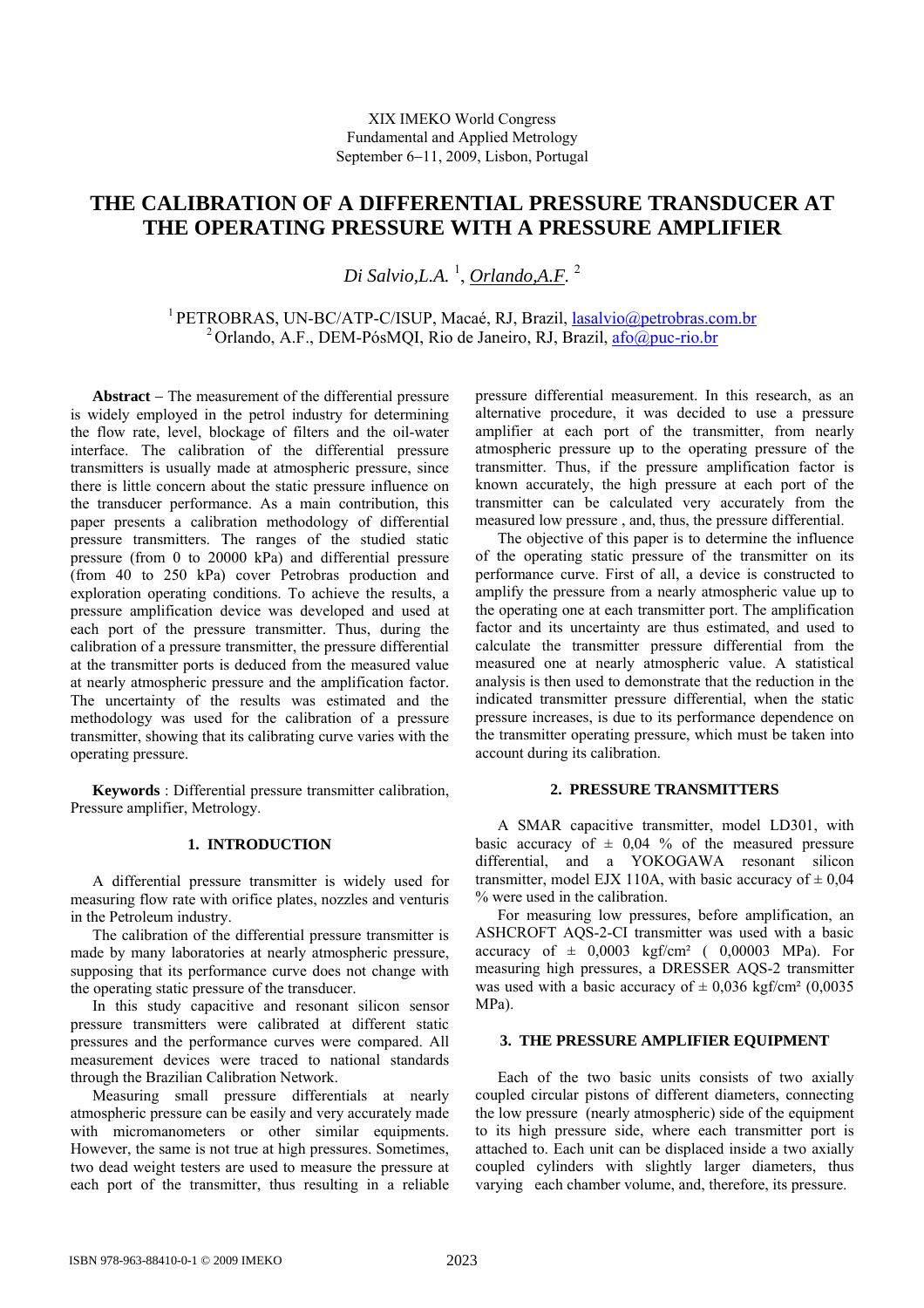

Fig. 1 . Basic Unit Schematic



Fig. 2 . Schematic of the equipment, X and Y basic units.

Fig. 1 shows the basic unit schematic, where the piston is being displaced upwards. Under steady state conditions, there is an equilibrium of forces, as indicated by (1).

$$
P_H.A_H = -F + P_L.A_L - m.g \tag{1}
$$

where *m* is the piston mass and *g* is the gravity. If the piston velocity is constant, there is clearly a linear relationship between low and high pressure values. When the piston is displaced horizontally, the piston mass term can be neglected. The friction term *F* can be minimized by stopping the system and optimizing the clearance gap between piston and cylinder. Furthermore, it is a well known fact in the dead weight tester technology that the friction force can be reduced by rotating the piston, so that the relationship between high and low pressures approaches a value that is inversely proportional to the piston area relationship  $A_b/A_a$ , which for this equipment was designed to be 100 :1.

Due to design difficulties it was decided not to optimize the friction and to experimentally determine a linear relationship between high and low pressures, (1), by measuring the pressure at the high pressure side of the piston at different measured low pressures for each basic unit called, respectively, X and Y, Fig. 2. A straight line, (2), was fitted to the measured curve  $P_H$  (high pressure) as a function of  $P_L$  (low pressure), both expressed in kgf/cm<sup>2</sup> (1)  $k \frac{gf}{cm^2} = 0.0980665 \text{ MPa}$ , as shown in Fig. 3 and 4.

$$
P_H = a + b.P_L \tag{2}
$$



Fig. 3. X basic unit calibration (1 kgf/cm<sup>2</sup> = 0,0980665 MPa)



Fig. 4. Y basic unit calibration  $(1 \text{ kgf/cm}^2 = 0.0980665 \text{ MPa})$ 

It can be seen that the straight line does not cross the axis at zero because of friction and piston weight. Actually, a further development will determine the adequate clearance between piston and cylinder in order to prevent leakage and reduce friction, which is responsible for the large transient times required for the equipment to achieve equilibrium.

In order to reduce the uncertainty of estimating the pressure at the transmitter port (high pressure side) from the measured low pressure, several measurements had to be made. The uncertainty of the coefficients a an b can be estimated by assuming that they are a function of the measured values  $P_{H,i}$  and  $P_{Li}$ , for  $i = 1$  to n, through the least square fit relationships  $(3)$  and  $(4)$ , according to [1] and [2].

$$
a = \frac{\sum_{i=1}^{n} P_{H,i} \cdot \sum_{i=1}^{n} P_{L,i}^{2} - \sum_{i=1}^{n} P_{L,i} \cdot \sum_{i=1}^{n} P_{H,i} \cdot P_{L,i}}{n \cdot \sum_{i=1}^{n} P_{L,i}^{2} - \left(\sum_{i=1}^{n} P_{L,i}\right)^{2}}
$$
(3)

$$
b = \frac{n \sum_{i=1}^{n} P_{H,i} P_{L,i} - \sum_{i=1}^{n} P_{H,i} \cdot \sum_{i=1}^{n} P_{L,i}}{n \sum_{i=1}^{n} P_{L,i}^{2} - \left(\sum_{i=1}^{n} P_{L,i}\right)^{2}}
$$
(4)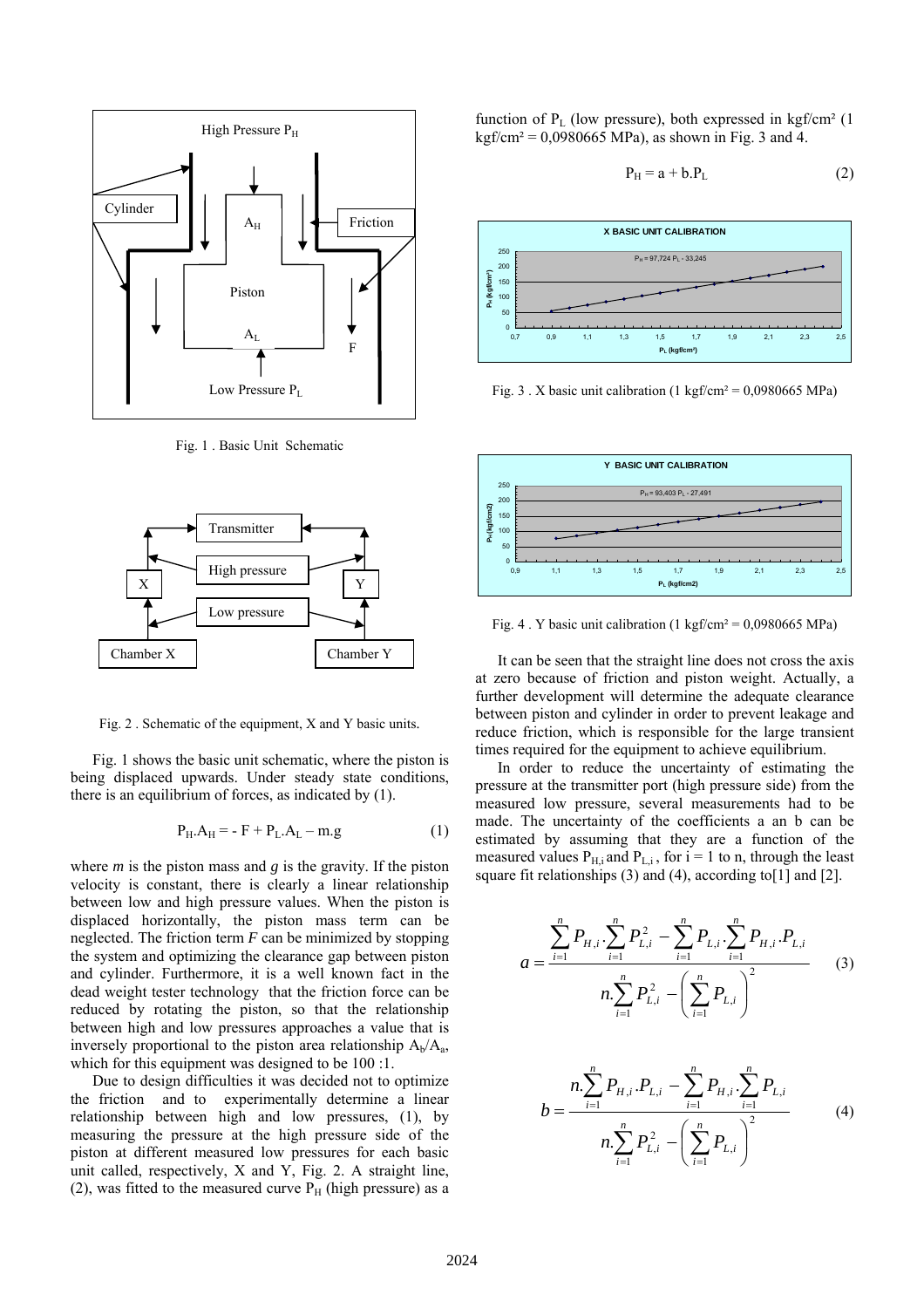The combined uncertainty [3] of a  $(u_a)$  and b  $(u_b)$  can be calculated, in (5) and (6), from the high pressure measurement standard uncertainties  $u_H$  and low pressure measurement standard uncertainty  $u<sub>L</sub>$  calculated with a coverage factor equal to 2.

$$
u_a^2 = \sum_{j=1}^n \left( \frac{\partial a}{\partial P_{H,j}} u_H \right)^2 + \sum_{j=1}^n \left( \frac{\partial a}{\partial P_{L,j}} u_L \right)^2 \quad (5)
$$

$$
u_b^2 = \sum_{j=1}^n \left( \frac{\partial b}{\partial P_{H,j}} u_H \right)^2 + \sum_{j=1}^n \left( \frac{\partial b}{\partial P_{L,j}} u_L \right)^2 \quad (6)
$$

The partial derivatives in (5) and (6), known as sensitivity coefficients, can be calculated by differentiating (3) and (4), either algebraically, or using available softwares in the market for obtaining the required expressions. In this research, the derivatives were numerically calculated, resulting in a less troublesome procedure. The expanded uncertainties (95,45 % confidence level) [3],  $U_a$  and  $U_b$ , can be calculated multiplying the standard uncertainties  $u_a$  and  $u<sub>b</sub>$  by Student-t value. Tables 1 and 2 present the values of the parameters used for calculating the uncertainties.

| Table 1. Uncertainty calculation for X basic unit |
|---------------------------------------------------|
|---------------------------------------------------|

| Parameter         | Unit                   | a         |        |
|-------------------|------------------------|-----------|--------|
| Value             |                        | $-33,245$ | 97,724 |
| ${\rm U}_{\rm H}$ | kgf/cm <sup>2</sup>    | 0.036     | 0,036  |
| $\rm U_L$         | $k$ gf/cm <sup>2</sup> | 0,0003    | 0.0003 |
| u                 |                        | 0.0151    | 0,0088 |
| n                 |                        | 32        | 32     |
| (2.n)             |                        | 2,0435    | 2,0435 |
|                   | $k$ gf/cm <sup>2</sup> | 0.031     | 0.018  |

$$
a = (-33,245 \pm 0,031) \text{ kgf/cm}^2 \tag{7}
$$

$$
b = (97,724 \pm 0,018) \tag{8}
$$

Table 2 . Uncertainty calculation for Y basic unit

| Parameter | Unit                | a         |        |
|-----------|---------------------|-----------|--------|
| Value     |                     | $-27,491$ | 93,403 |
| $U_H$     | kgf/cm <sup>2</sup> | 0,036     | 0,036  |
|           | kgf/cm <sup>2</sup> | 0,0003    | 0,0003 |
| u         |                     | 0,019     | 0,011  |
| n         |                     | 28        | 28     |
| (2.n)     |                     | 2,0475    | 2,0475 |
|           | kgf/cm <sup>2</sup> | 0,039     | 0,022  |

$$
a = (-27,491 \pm 0,039) \text{ kgf/cm}^2 \tag{9}
$$

$$
b = (93,403 \pm 0,022) \tag{10}
$$

The standard deviation of the fitting, (2), was 0,553 kgf/cm² for X basic unit, and 0,533 kgf/cm² for Y basic unit. A reduced standard deviation of the fitting can be obtained when the time required for data taking increases, thus reducing the scatter. However, the uncertainties of the coefficients are smaller because many measurements were taken. When calibrating the pressure transmitter it was decided to wait a much longer time until the equilibrium is set up, as demonstrated by the small value of the achieved standard deviation.

#### **4. PRESSURE TRANSMITTER CALIBRATION**

The calibration of the pressure transmitters can be done by placing X and Y basic units, respectively, between each low pressure chamber, where the pressure  $P_L$  can be set up, and each transmitter port, where the pressure is  $P_H$ , as shown in Fig. 2.

In low pressure chambers  $X$  and  $Y$  the pressure  $P_L$  is measured by the ASHCROFT AQS-2-CI transmitter. The amplified pressure  $P_H$  is calculated by (2). Its standard uncertainty  $u_H$  is calculated by (11), following [3].

$$
u_H^2 = u_a^2 + (P_L u_b)^2 + (b.u_L)^2 \tag{11}
$$

The estimated true pressure differential  $\Delta P_{true}$  at the transmitter ports can be calculated as the difference between the amplified pressures by X and Y basic units.

$$
\Delta P_{true} = (P_H)_X - (P_H)_Y \tag{12}
$$

The estimated standard uncertainty of the true pressure differential  $u_{true}$  is calculated by (13), using (11).

$$
u_{true}^{2} = (u_{H})_{X}^{2} + (u_{H})_{Y}^{2}
$$
 (13)

The indicated pressure differential by the pressure transmitter  $\Delta P_{trans}$  is then compared to its true value

 $\Delta P_{true}$ , for different static pressures.

The calibration was performed by setting a static pressure value at the Y port of the transmitter, and then varying the static pressure at the X port in order to get the following pressure differentials : 1,0, 1,2, 1,4, 1,6, 1,8, 2,0, 2,2 and 2,4 kgf/cm². The procedure was repeated for the following static pressures : atmospheric, 100, 120, 140, 160, 180 and 200 kgf/cm². The calibration was very time consuming in order to allow sufficient time for the equilibrium to be achieved.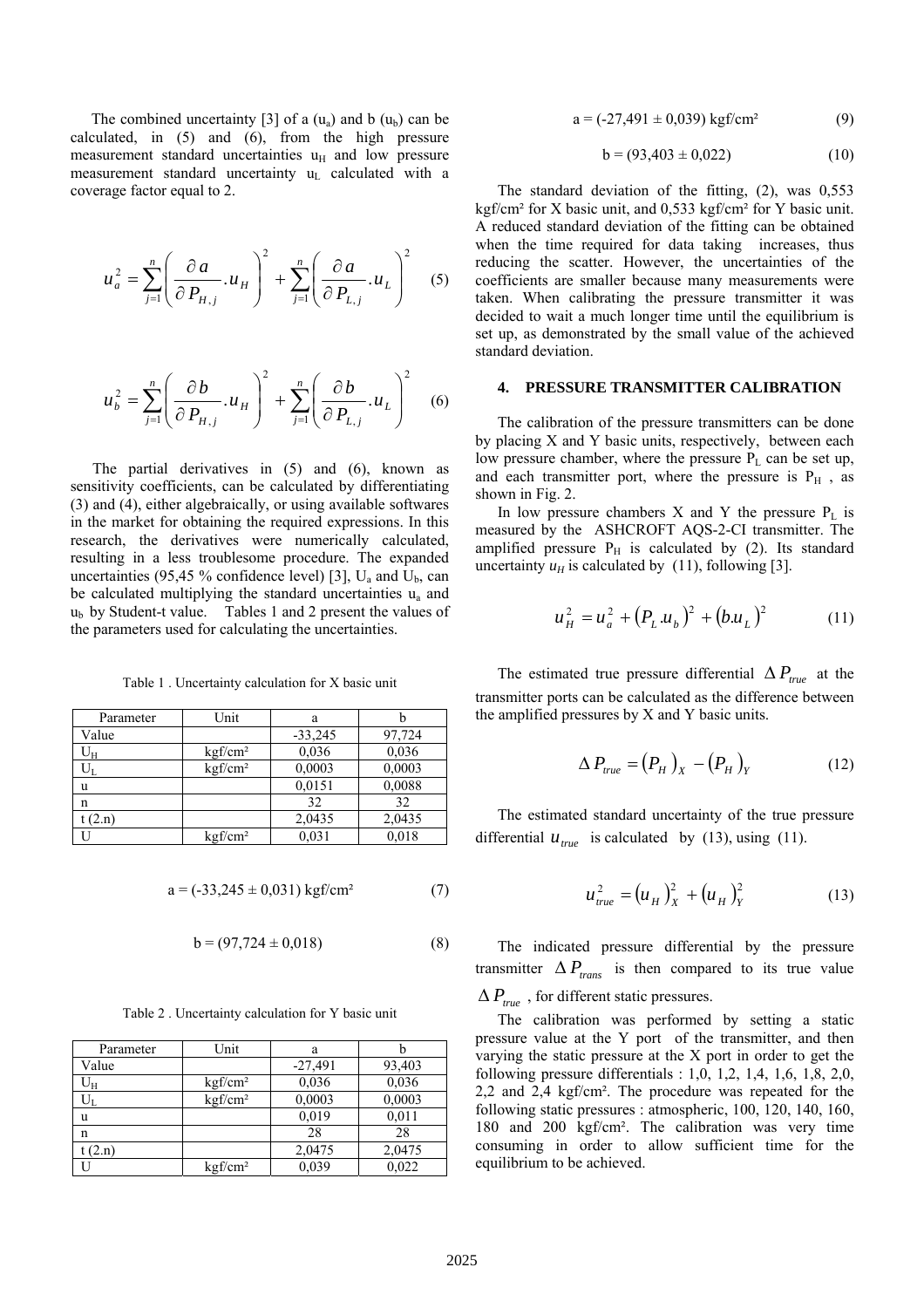#### *4.1 Calibration of SMAR LD301 transmitter*

Table 3 shows the indicated pressure differential by the transmitter  $\Delta P_{trans}$ , for several values of the true pressure differential  $\Delta P_{true}$  and different static pressures. Fig. 5 shows graphically the results.

## Table 3 . Indicated pressure differential  $\Delta P_{trans}$  of SMAR LD301 transmitter

|                     |       |       |       |       |                                                    | $\Delta P_{trans}$ - INDICATED PRESSURE DIFFERENTIAL BY THE TRANSMITTER (kgf/cm <sup>2</sup> ) |       |
|---------------------|-------|-------|-------|-------|----------------------------------------------------|------------------------------------------------------------------------------------------------|-------|
| $(\Delta P)_{true}$ |       |       |       |       | $(P_H)_Y$ - STATIC PRESSURE (kgf/cm <sup>2</sup> ) |                                                                                                |       |
| kgf/cm <sup>2</sup> | 0.0   | 100.0 | 120.0 | 140.0 | 160.0                                              | 180.0                                                                                          | 200.0 |
| 1.000               | 0.997 | 0.984 | 0.979 | 0.976 | 0.973                                              | 0.965                                                                                          | 0.960 |
| 1.200               | 1.202 | 1.179 | 1.174 | 1.168 | 1.172                                              | 1.163                                                                                          | 1.154 |
| 1.400               | 1.402 | 1.380 | 1.374 | 1.366 | 1.365                                              | 1.350                                                                                          | 1.345 |
| 1.600               | 1.598 | 1.573 | 1.571 | 1.564 | 1.556                                              | 1.550                                                                                          | 1.533 |
| 1.800               | 1.803 | 1.766 | 1.765 | 1.751 | 1.753                                              | 1.737                                                                                          | 1.726 |
| 2.000               | 1.997 | 1.964 | 1.959 | 1.947 | 1.944                                              | 1.927                                                                                          | 1.919 |
| 2.200               | 2.203 | 2.163 | 2.152 | 2.148 | 2.144                                              | 2.129                                                                                          | 2.113 |
| 2.400               | 2.403 | 2.353 | 2.356 | 2.337 | 2.341                                              | 2.319                                                                                          | 2.301 |



## Fig. 5 . Indicated pressure differential  $\Delta P_{trans}$  of SMAR LD301 transmitter.

It can be clearly seen that when the static pressure increases, there is a trend towards the reduction of the indicated pressure differential by the transmitter.

In order to check the statistical significance of the results, the data were fitted by a straight line (14).

$$
\Delta P_{trans} = a + b \Delta P_{true}
$$
 (14)

Table 4 shows the calculated values of a, b, s,  $U_a$ ,  $U_b$  and  $U_{true}$ , according to (3), (4), (5), (6), (11), (12) and (13).

Table 4 . Statistical analysis of the SMAR LD301 transmitter calibration

| $(P_H)_Y$           | a                   | b      | s                   | $U_{\rm a}$         | $U_{h}$             | $U_{\text{true}}$   |
|---------------------|---------------------|--------|---------------------|---------------------|---------------------|---------------------|
| kqf/cm <sup>2</sup> | kqf/cm <sup>2</sup> |        | kqf/cm <sup>2</sup> | kqf/cm <sup>2</sup> | kqf/cm <sup>2</sup> | kqf/cm <sup>2</sup> |
| 0.0                 | $-0.0036$           | 1.0025 | 0,0025              | 0,0014              | 0,0008              | 0,0003              |
| 100.0               | 0.0059              | 0.9790 | 0.0023              | 0.0990              | 0.0564              | 0.075               |
| 120,0               | $-0.0012$           | 0,9808 | 0,0027              | 0,1035              | 0,0589              | 0,078               |
| 140.0               | 0.0020              | 0,9736 | 0.0029              | 0.1074              | 0.0612              | 0.082               |
| 160.0               | $-0.0005$           | 0.9744 | 0.0026              | 0.1126              | 0.0641              | 0.085               |
| 180.0               | 0.0006              | 0,9658 | 0,0034              | 0.1169              | 0,0665              | 0,090               |
| 200.0               | 0.0025              | 0.9582 | 0.0017              | 0.1214              | 0.0691              | 0.094               |

Table 4 shows that the standard deviation s is small, demonstrating that the data scatter is small and thus qualifying the experimental procedure. It can also be shown that the angular coefficient of the straight line decreases with the static pressure, indicating that the transmitter reads smaller values of the pressure differential.

 Considering that the statistical distribution of the angular coefficient of the fit is normal, with an average value *b* and standard deviation  $u_b$  (=U<sub>b</sub>/2), as shown in Table 4 for different static pressures, a variable  $(x<sub>i</sub>)$  can be defined in (15) as the difference between its value at atmospheric pressure  $(b_{oi})$  and at a given static pressure  $(b)$ , with the average value given in (16). According to [3], the standard deviation  $(u_x)$  is given by (17).

$$
x_i = b_{oi} - b_i \tag{15}
$$

$$
\bar{x} = b_o - b \tag{16}
$$

$$
u_x^2 = u_{bo}^2 + u_b^2 \tag{17}
$$

The statistical significance of the results can be evaluated by calculating the probability that the variable *xi* be inside the range (18)

$$
\overline{x} - \left| \overline{x} \right| \le x_i \le \overline{x} + \left| \overline{x} \right| \tag{18}
$$

#### Table 5 . Statistical significance of results

| $(P_H)_Y$           | $\overline{x}$      | $u_{\rm v}$         | η      | $P(-\eta,\eta)$ |
|---------------------|---------------------|---------------------|--------|-----------------|
| kgf/cm <sup>2</sup> | kgf/cm <sup>2</sup> | kgf/cm <sup>2</sup> |        | $\frac{0}{0}$   |
| 100,0               | 0,0234              | 0,0282              | 0,8310 | 59,4            |
| 120,0               | 0,0216              | 0,0295              | 0,7343 | 53,7            |
| 140,0               | 0,0288              | 0,0306              | 0,9430 | 65,4            |
| 160,0               | 0,0281              | 0,0320              | 0,8759 | 61.9            |
| 180,0               | 0,0366              | 0,0333              | 1,1013 | 72.9            |
| 200,0               | 0,0443              | 0,0346              | 1,2818 | 80,0            |
|                     |                     |                     |        |                 |

It can be seen from Table 5 that the probability  $P(-\eta, \eta)$ of (18) to be satisfied is higher for large values of the static pressure, where  $\eta = (\bar{x} - 0) / u$ . In the limit, when the probability approaches 100 %, the two distributions do not overlap, meaning that the two calibration curves are different, and that the transmitter performance varies with static pressure. It is usual to adopt a probability value of 95,45 % (approximately 5 % significance level) as a lower limit for accepting that the events are independent.

In order to conclude definitely that the transmitter performance curve varies with static pressure, the system must be redesigned to reduced the uncertainty value  $u_{true}$ and thus  $u<sub>b</sub>$ . By examining the results of this research one